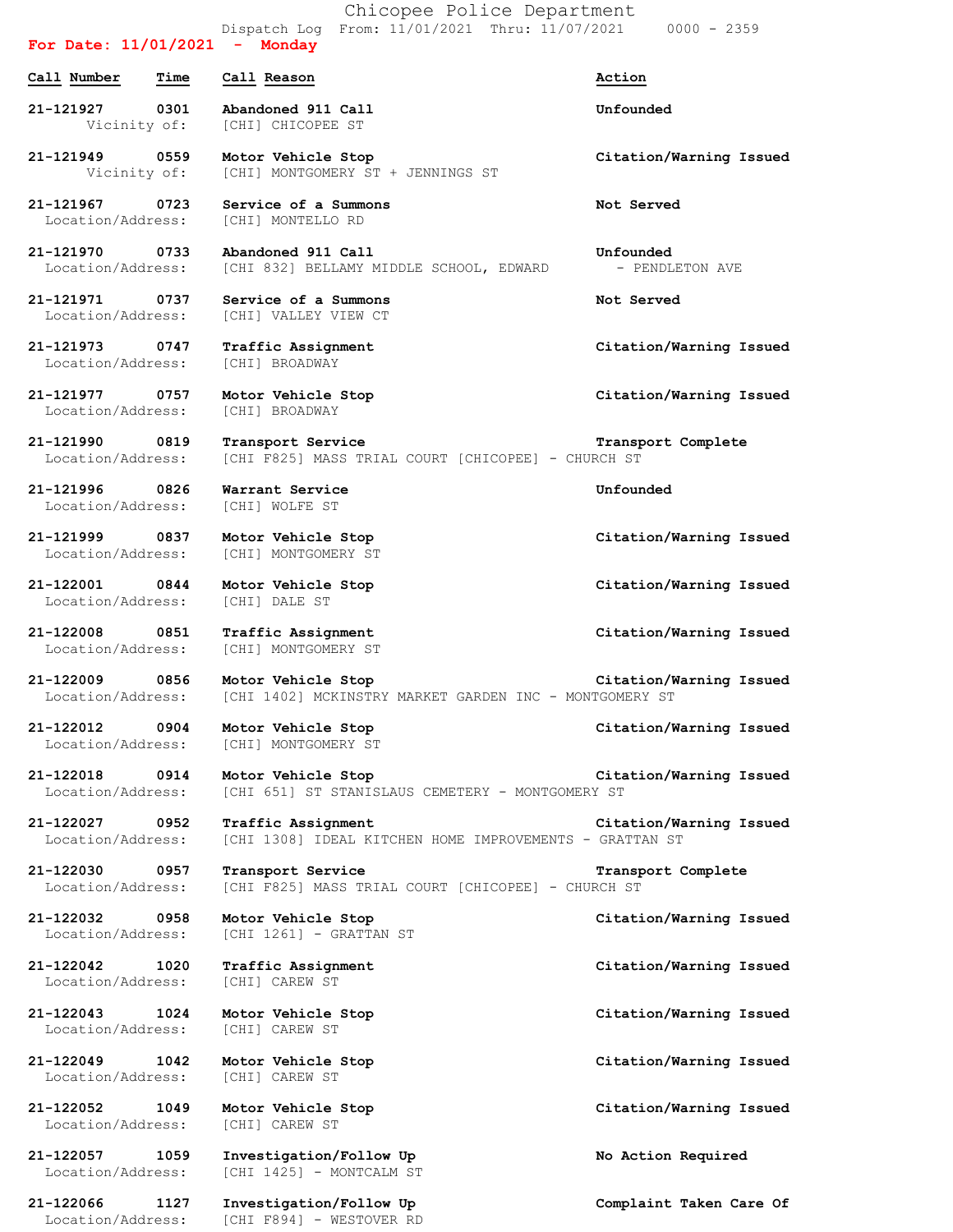| 21-122074<br>1150                      | Abandoned 911 Call                                                               | Unfounded                  |
|----------------------------------------|----------------------------------------------------------------------------------|----------------------------|
| Location/Address:                      | [CHI F786] FIRST AMERICAN INSURANCE - FRONT ST                                   |                            |
| 21-122081<br>1215<br>Location/Address: | Motor Vehicle Stop<br>[CHI] JAMES ST + GRIFFITH RD                               | Criminal Complaint Request |
| 21-122186<br>1702<br>Location/Address: | Service of a Summons<br>[CHI] EASTERN DR                                         | Served in Hand             |
| 1705<br>21-122187<br>Location:         | Transport Service<br>[LUD] LUDLOW HOUSE OF CORRECTIONS                           | Transport Complete         |
| 21-122205<br>1733<br>Location/Address: | Abandoned 911 Call<br>[CHI F1138] XPO LOGISTICS - NEW LOMBARD RD                 | Could not Locate           |
| 21-122236<br>1910<br>Location/Address: | Abandoned 911 Call<br>[CHI] DWIGHT ST                                            | No Action Required         |
| 21-122238<br>1914<br>Location/Address: | Motor Vehicle Stop<br>[CHI] MCKINSTRY AVE                                        | Advised                    |
| 21-122260<br>2057<br>Location/Address: | Abandoned 911 Call<br>[CHI F554] CALLAWAY GOLF BALL OPERATIONS INC. - MEADOW ST  | No Action Required         |
| 21-122269<br>2123<br>Location/Address: | Abandoned 911 Call<br>[CHI] ROCHESTER ST                                         | Could not Locate           |
| 21-122271<br>2126<br>Location/Address: | Abandoned 911 Call<br>[CHI] CHICOPEE ST                                          | No Action Required         |
| 21-122279<br>2203<br>Location/Address: | Abandoned 911 Call<br>[CHI] WILDERMERE ST                                        | No Action Required         |
| For Date: 11/02/2021                   | - Tuesday                                                                        |                            |
| 21-122294<br>0004<br>Vicinity of:      | Motor Vehicle Stop<br>[CHI] MCKINSTRY AVE                                        | Citation/Warning Issued    |
| 21-122320<br>0104<br>Location/Address: | Motor Vehicle Stop<br>[CHI] DALE ST                                              | Citation/Warning Issued    |
| 21-122333<br>0128<br>Vicinity of:      | Motor Vehicle Stop<br>[CHI 330] PENSKE TRUCK LEASING - FULLER RD                 | Advised                    |
| 21-122403<br>0810<br>Location/Address: | Abandoned/Found Property<br>[CHI 638] BJS WHOLESALE FOOD WAREHOUSE - MEMORIAL DR | Report Made                |
| 21-122418<br>0848<br>Location/Address: | Traffic Assignment<br>[CHI] MONTGOMERY ST                                        | Citation/Warning Issued    |
| 21-122422<br>0851<br>Location/Address: | Motor Vehicle Stop<br>[CHI] MONTGOMERY ST                                        | Citation/Warning Issued    |
| 21-122454<br>1038<br>Location/Address: | Investigation/Follow Up<br>[CHI] POLASKI AVE                                     | Unfounded                  |
| 21-122455<br>1048<br>Location/Address: | Motor Vehicle Stop<br>[CHI] CAREW ST                                             | Citation/Warning Issued    |
| 21-122457<br>1055<br>Location/Address: | Motor Vehicle Stop<br>[CHI] CAREW ST                                             | Citation/Warning Issued    |
| 21-122460<br>1114<br>Location/Address: | Motor Vehicle Stop<br>[CHI] CAREW ST                                             | Citation/Warning Issued    |
| 21-122463<br>1114<br>Location/Address: | Traffic Assignment<br>[CHI 1944] - CLARENDON AVE                                 | Complaint Taken Care Of    |
| 21-122464<br>1123<br>Location/Address: | Motor Vehicle Stop<br>[CHI] CAREW ST                                             | Citation/Warning Issued    |
| 21-122468<br>1131<br>Location/Address: | Investigation/Follow Up<br>[CHI] GROVE ST                                        | Report Made                |
| 21-122489<br>1224<br>Location/Address: | Motor Vehicle Stop<br>[CHI] EAST MAIN ST                                         | Citation/Warning Issued    |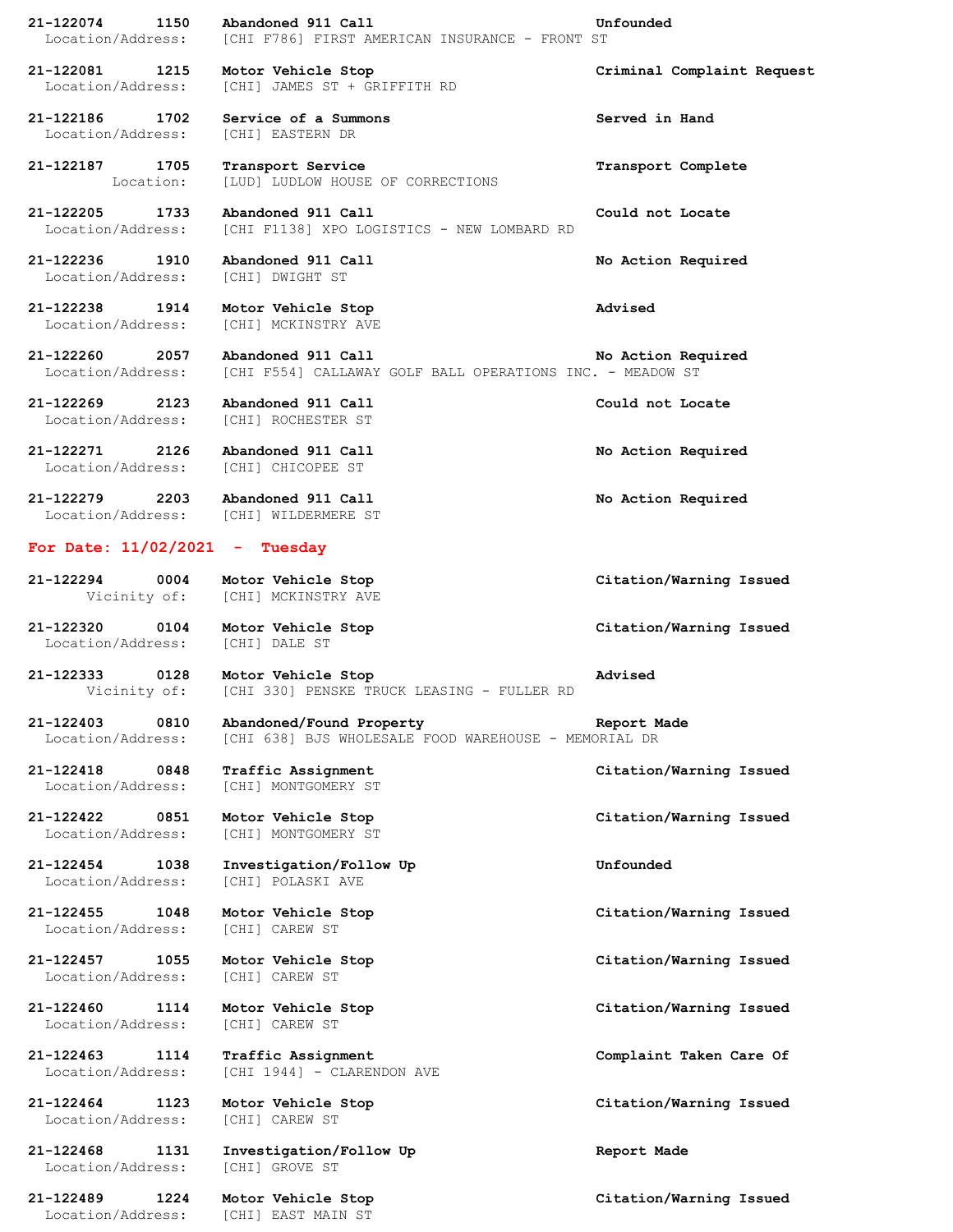**21-122492 1226 Abandoned 911 Call Could not Locate** Location/Address: [CHI] ROCHESTER ST

Location/Address: [CHI] EAST MAIN ST

**21-122496 1232 Abandoned/Found Property Report Made** Location/Address: [CHI] BESSETTE LN

Location/Address: [CHI] WESTOVER RD

Location/Address: [CHI] PENDLETON AVE

**21-122532 1409 Abandoned 911 Call Advised**

**21-122536 1418 Abandoned 911 Call No Action Required**

Location/Address: [CHI] GRANBY RD

Location/Address: [CHI] GROVE ST

**21-122624 1723 Motor Vehicle Stop Advised** Location/Address: [CHI] BROADWAY

Location/Address: [CHI] BRIDGE ST

Location/Address: [CHI] GROVE ST

**21-122521 1335 Abandoned/Found Property Report Made**

Location/Address: [CHI] MCKINSTRY AVE

Location/Address: [CHI] FISHER ST

Location/Address: [CHI] MCKINSTRY AVE

Location/Address: [CHI] RAILROAD ROW

**21-122583 1617 Investigation/Follow Up Advised**

**21-122642 1813 Motor Vehicle Stop Advised** Location/Address: [CHI] CHICOPEE ST + MCKINSTRY AVE

Location/Address: [CHI] BURNETT RD

**21-122659 1910 Abandoned 911 Call No Action Required** Location/Address: [CHI 1191] WALMART - MEMORIAL DR

**21-122660 1912 Motor Vehicle Stop Advised** Location/Address: [CHI] MCKINSTRY AVE + WINDSOR ST

**21-122662 1923 Abandoned 911 Call No Action Required** Location/Address: [CHI 1191] WALMART - MEMORIAL DR

**21-122671 2002 Motor Vehicle Stop Advised** Vicinity of: [CHI] GRATTAN ST + DICKINSON ST

**21-122714 2239 Motor Vehicle Stop Citation/Warning Issued** Location/Address: [CHI] PROSPECT ST + BOURBEAU ST

**21-122719 2256 Motor Vehicle Stop Advised** Location/Address: [CHI] GRATTAN ST + HEARTHSTONE TER

## **For Date: 11/03/2021 - Wednesday**

**21-122771 0208 Motor Vehicle Stop Criminal Complaint Request** Location/Address: [CHI] GRANBY RD + CHAPEL ST

**21-122792 0318 Abandoned 911 Call Unfounded** Location/Address: [CHI F1340] - CHAPMAN ST

**21-122817 0614 Motor Vehicle Stop Advised** Location/Address: [CHI] MONTGOMERY ST + DALE ST

**21-122495 1232 Motor Vehicle Stop Citation/Warning Issued**

**21-122508 1258 Motor Vehicle Stop Citation/Warning Issued**

**21-122524 1343 Motor Vehicle Stop Criminal Complaint Request**

**21-122535 1418 Motor Vehicle Stop Citation/Warning Issued**

**21-122542 1433 Motor Vehicle Stop Citation/Warning Issued**

**21-122626 1728 Motor Vehicle Stop Citation/Warning Issued**

**21-122648 1828 Traffic Assignment Complaint Taken Care Of**

**21-122658 1909 Motor Vehicle Stop Citation/Warning Issued**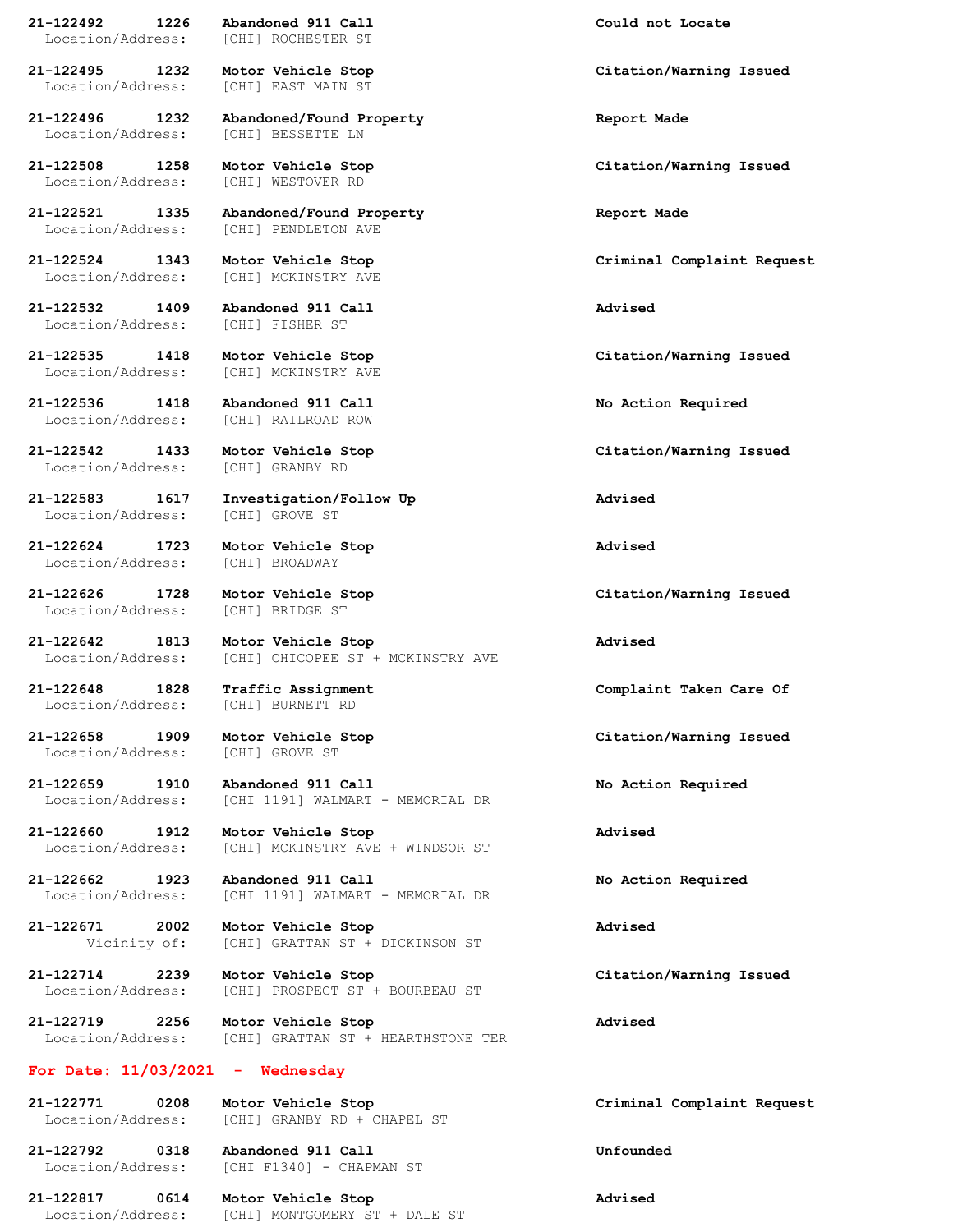| 21-122827<br>0700<br>Location/Address: | Motor Vehicle Stop<br>[CHI] GILL ST                                               | Criminal Complaint Request |
|----------------------------------------|-----------------------------------------------------------------------------------|----------------------------|
| 21-122828 0713<br>Location/Address:    | Motor Vehicle Stop<br>[CHI] GRATTAN ST                                            | Advised                    |
| 21-122830 0726<br>Location/Address:    | Motor Vehicle Stop<br>[CHI 250] WILLIAMS DISTRIBUTING CO. - BURNETT RD            | Citation/Warning Issued    |
| 21-122831 0734<br>Location/Address:    | Motor Vehicle Stop<br>[CHI 426] ARBORS (THE) AT CHICOPEE - MEMORIAL DR            | Citation/Warning Issued    |
| 21-122843 0814<br>Location/Address:    | Repossessed Motor Vehicle/Other<br>[CHI] BURNETT RD                               | Complaint Taken Care Of    |
| 21-122848 0818<br>Location/Address:    | Traffic Assignment<br>[CHI F61] ST JOAN/ ST GEORGE SCHOOL - GRATTAN ST + PERCY ST | Complaint Taken Care Of    |
| 21-122852 0827<br>Location/Address:    | Traffic Assignment<br>[CHI 782] ELMS, COLLEGE OF OUR LADY OF THE - SPRINGFIELD ST | Citation/Warning Issued    |
| 21-122853 0828<br>Location/Address:    | Traffic Assignment<br>[CHI 836] LAMBERT - LAVOIE SCHOOL K-5 - KENDALL ST          | Complaint Taken Care Of    |
| 21-122856 0837<br>Location/Address:    | Motor Vehicle Stop<br>[CHI] SPRINGFIELD ST                                        | Citation/Warning Issued    |
| 21-122867 0847<br>Location/Address:    | Motor Vehicle Stop<br>[CHI] HAMPDEN ST                                            | Citation/Warning Issued    |
| 21-122888 0952<br>Location/Address:    | Traffic Assignment<br>[CHI 1402] MCKINSTRY MARKET GARDEN INC - MONTGOMERY ST      | No Action Required         |
| 21-122902 1016<br>Location/Address:    | Motor Vehicle Stop<br>[CHI] PINE ST                                               | Citation/Warning Issued    |
| 21-122905<br>1020<br>Location/Address: | Traffic Assignment<br>[CHI] CAREW ST                                              | Citation/Warning Issued    |
| 21-122906 1024<br>Location/Address:    | Motor Vehicle Stop<br>[CHI] CAREW ST                                              | Citation/Warning Issued    |
| 21-122907 1033<br>Location/Address:    | Motor Vehicle Stop<br>[CHI] CAREW ST                                              | Citation/Warning Issued    |
| 21-122912<br>1049<br>Location/Address: | Motor Vehicle Stop<br>[CHI] CAREW ST                                              | Citation/Warning Issued    |
| 21-122921<br>1122<br>Location/Address: | Motor Vehicle Stop<br>[CHI] COLLEGE ST                                            | Citation/Warning Issued    |
| 21-122932<br>1138<br>Location/Address: | Motor Vehicle Stop<br><b>[CHI] COLLEGE ST</b>                                     | Citation/Warning Issued    |
| 21-122935<br>1148<br>Location/Address: | Motor Vehicle Stop<br>[CHI] JAMES ST                                              | Citation/Warning Issued    |
| 21-122949<br>1225<br>Location/Address: | Motor Vehicle Stop<br>[CHI] NORTH BOUND LANE - MEMORIAL DR + SHERIDAN ST          | Citation/Warning Issued    |
| 21-122950<br>1231<br>Location/Address: | Motor Vehicle Stop<br>[CHI] SHERIDAN ST                                           | Citation/Warning Issued    |
| 21-122951<br>1243<br>Location/Address: | Motor Vehicle Stop<br>[CHI] SHERIDAN ST                                           | Citation/Warning Issued    |
| 21-122958<br>1304<br>Location/Address: | Motor Vehicle Stop<br>[CHI] SHERIDAN ST                                           | Citation/Warning Issued    |
| 21-122963<br>1316<br>Location/Address: | Repossessed Motor Vehicle/Other<br>[CHI] CRESTWOOD ST                             | Complaint Taken Care Of    |
| 21-122968<br>1338<br>Location/Address: | Motor Vehicle Stop<br>[CHI] MONTGOMERY ST                                         | Advised                    |
| 21-122977<br>1357<br>Location/Address: | Motor Vehicle Stop<br>[CHI] PENDLETON AVE                                         | Citation/Warning Issued    |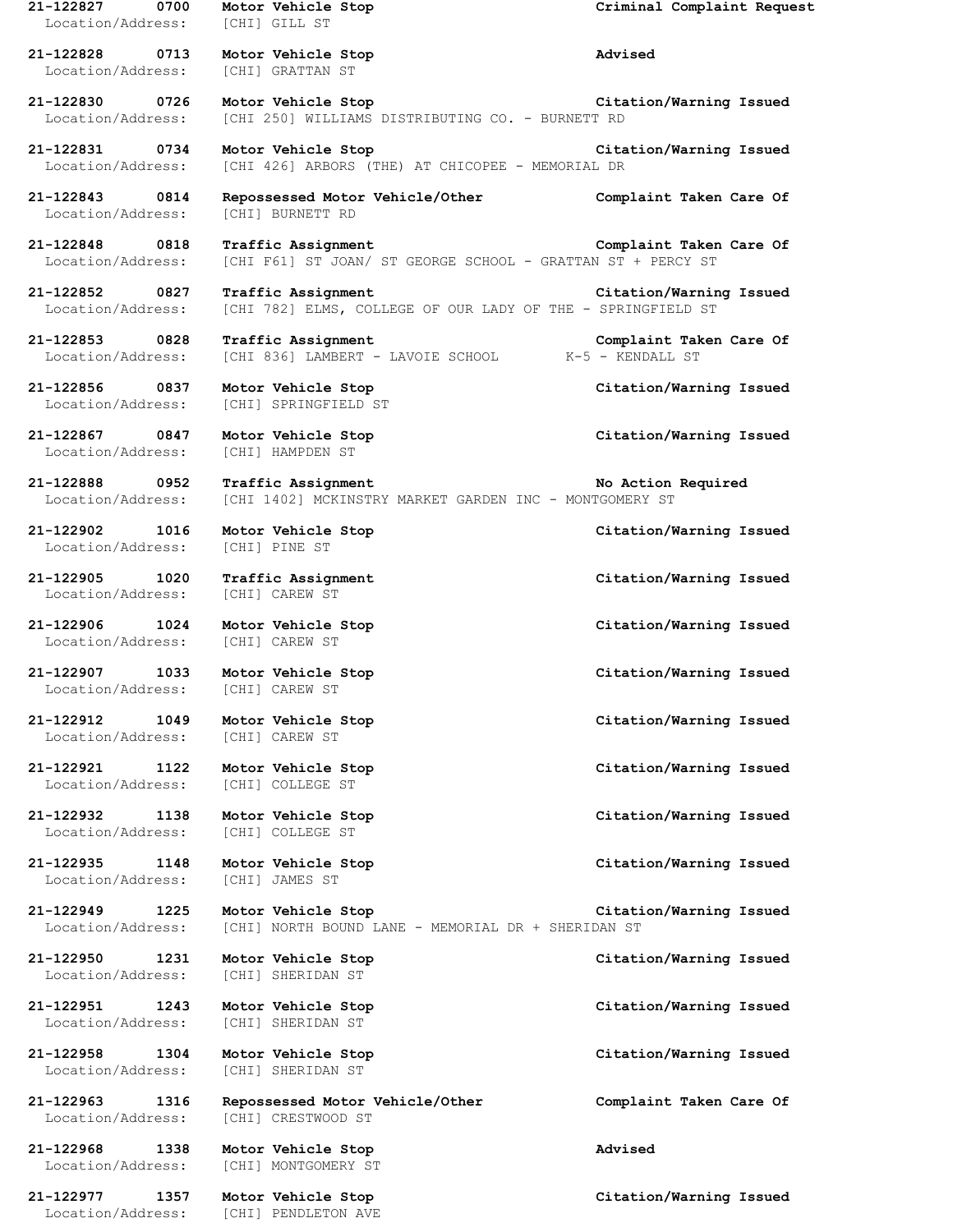**21-123004 1512 Motor Vehicle Stop Citation/Warning Issued** Location/Address: [CHI] EAST MAIN ST **21-123072 1813 Abandoned 911 Call No Action Required** Location/Address: [CHI] MEMORIAL DR **21-123085 1857 Repossessed Motor Vehicle/Other Complaint Taken Care Of** Location/Address: [CHI] ARCADE ST **21-123092 1931 Transport Service Transport Complete** Location/Address: [LUD 1] HAMPDEN COUNTY JAIL - RANDALL RD **21-123110 2058 Abandoned 911 Call Could not Locate** Vicinity of: [CHI 2054] ALDEN EDGE APARTMENTS - MCKINSTRY AVE **21-123114 2114 Investigation/Follow Up Advised** Location/Address: [CHI] EASTERN DR **21-123128 2208 Motor Vehicle Stop Citation/Warning Issued** Location/Address: [CHI F559] UNWIN OVERHEAD DOORS INC. - MEADOW ST **21-123131 2218 Motor Vehicle Stop Advised** Location/Address: [CHI] MONTGOMERY ST **For Date: 11/04/2021 - Thursday 21-123168 0034 Motor Vehicle Stop Report Made** Location: [CHI] I391 SOUTH **21-123172 0037 Motor Vehicle Stop Citation/Warning Issued** Location/Address: [CHI] BURNETT RD + OLKO CIR **21-123217 0240 Motor Vehicle Stop Citation/Warning Issued** Location/Address: [CHI] FAIRVIEW AVE + SPRINGFIELD ST **21-123229 0343 Abandoned 911 Call Unfounded** Location/Address: [CHI] SCHOOL ST **21-123238 0526 Motor Vehicle Stop Citation/Warning Issued** Location/Address: [CHI F1150] CHICOPEE COMPREHENSIVE HIGH SCHOOL - MONTGOMERY ST **21-123243 0620 Abandoned 911 Call Could not Locate** Location/Address: [CHI] CIRCLE DR **21-123250 0708 Motor Vehicle Stop Citation/Warning Issued** Location/Address: [CHI] I-391 - CENTER ST **21-123274 0821 Traffic Assignment Appears Secure After Check** Location/Address: [CHI F61] ST JOAN/ ST GEORGE SCHOOL - GRATTAN ST + PERCY ST **21-123279 0826 Traffic Assignment Appears Secure After Check** Location/Address: [CHI 836] LAMBERT - LAVOIE SCHOOL K-5 - KENDALL ST **21-123287 0834 Service of a Summons Not Served** Location/Address: [CHI] GRATTAN ST **21-123296 0858 Motor Vehicle Stop Advised** Vicinity of: [CHI] ACREBROOK DR + PENDLETON AVE **21-123297 0859 Service of a Summons Not Served** Location/Address: [CHI] WASHINGTON ST **21-123305 0947 Service of a Summons Not Served** Location/Address: [CHI] DALEY ST **21-123315 0956 Warrant Service Arrest Made** Location/Address: [CHI] ROOSEVELT AVE **21-123316 1002 Abandoned 911 Call No Action Required** Location/Address: [CHI F846] VALLEY OPPORTUNITY COUNCIL - MT CARMEL AVE **21-123323 1027 Abandoned 911 Call No Action Required** Location/Address: [CHI 1301] KING WARD COACH LINES - JUSTIN DR **21-123358 1209 Motor Vehicle Stop Citation/Warning Issued** Location/Address: [CHI] CAREW ST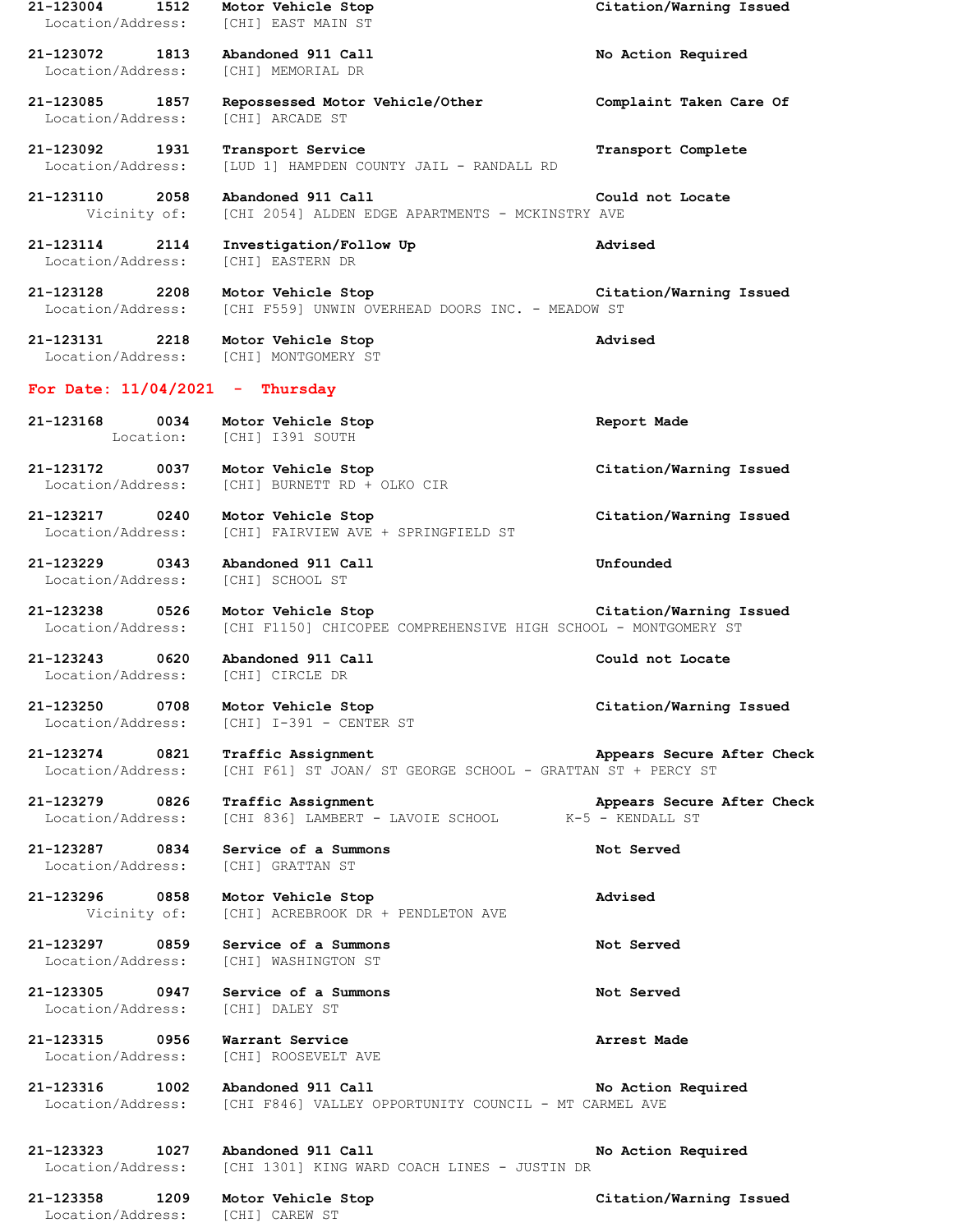**21-123376 1310 Abandoned 911 Call Unfounded** Location/Address: [CHI F937] SUNSHINE VILLAGE FOR COMMUNITY SERVICES INC - LITWIN LN **21-123380 1318 Motor Vehicle Stop Citation/Warning Issued** Location/Address: [CHI] CAREW ST **21-123387 1340 Motor Vehicle Stop Citation/Warning Issued** Location/Address: [CHI] BURNETT RD **21-123390 1349 Motor Vehicle Stop Citation/Warning Issued** Location/Address: [CHI F1281] FIRE STA # 4 - BURNETT RD **21-123399 1407 Motor Vehicle Stop Citation/Warning Issued** Location/Address: [CHI] BURNETT RD **21-123403 1417 Motor Vehicle Stop Advised** Location/Address: [CHI 86] FOOD BAG - BURNETT RD **21-123412 1446 Traffic Assignment Citation/Warning Issued** Location/Address: [CHI] FRONT ST **21-123423 1507 Motor Vehicle Stop Citation/Warning Issued** Location/Address: [CHI F402] CHICOPEE ELECTRIC LIGHT DEPT - FRONT ST **21-123429 1519 Motor Vehicle Stop Advised** Vicinity of: [CHI] GRANBY RD + BEAUREGARD TER **21-123435 1533 Motor Vehicle Stop Citation/Warning Issued** Location/Address: [CHI] BROADWAY **21-123469 1640 Abandoned 911 Call No Action Required** Location/Address: [CHI] COLUMBA ST **21-123479 1703 Abandoned 911 Call No Action Required** Location/Address: [CHI 1191] WALMART - MEMORIAL DR **21-123483 1709 Service of a Summons Served in Hand** Location/Address: [CHI] LACLEDE AVE **21-123486 1718 Service of a Summons Served in Hand** Location/Address: [CHI] JACOB ST **21-123490 1729 Service of a Summons Not Served** Location/Address: [CHI] DEANE ST **21-123494 1735 Service of a Summons Served in Hand** Location/Address: [CHI] BRITTON ST **21-123497 1748 Service of a Summons Not Served** Location/Address: [CHI] BEECH ST **21-123499 1753 Service of a Summons Not Served** Location/Address: [CHI] NEW LUDLOW RD **21-123507 1802 Service of a Summons Served in Hand** Location/Address: [CHI] STEPHENS ST **21-123512 1833 Service of a Summons Not Served** Location/Address: [CHI] FREDETTE ST **21-123534 1947 Service of a Summons Not Served** Location/Address: [CHI] MEMORIAL DR **21-123537 2002 Service of a Summons Served in Hand** Location/Address: [CHI F1088] - MEMORIAL DR **21-123553 2129 Motor Vehicle Stop Citation/Warning Issued** Vicinity of: [CHI 410] POLISH NATIONAL CREDIT UNION - FRONT ST **21-123554 2141 Motor Vehicle Stop Report Made** Vicinity of: [CHI] CHICOPEE ST + WILSON AVE **21-123555 2203 Abandoned 911 Call Could not Locate** Location/Address: [CHI] GREENPOINT CIR

**For Date: 11/05/2021 - Friday**

**21-123629 0150 Motor Vehicle Stop Citation/Warning Issued**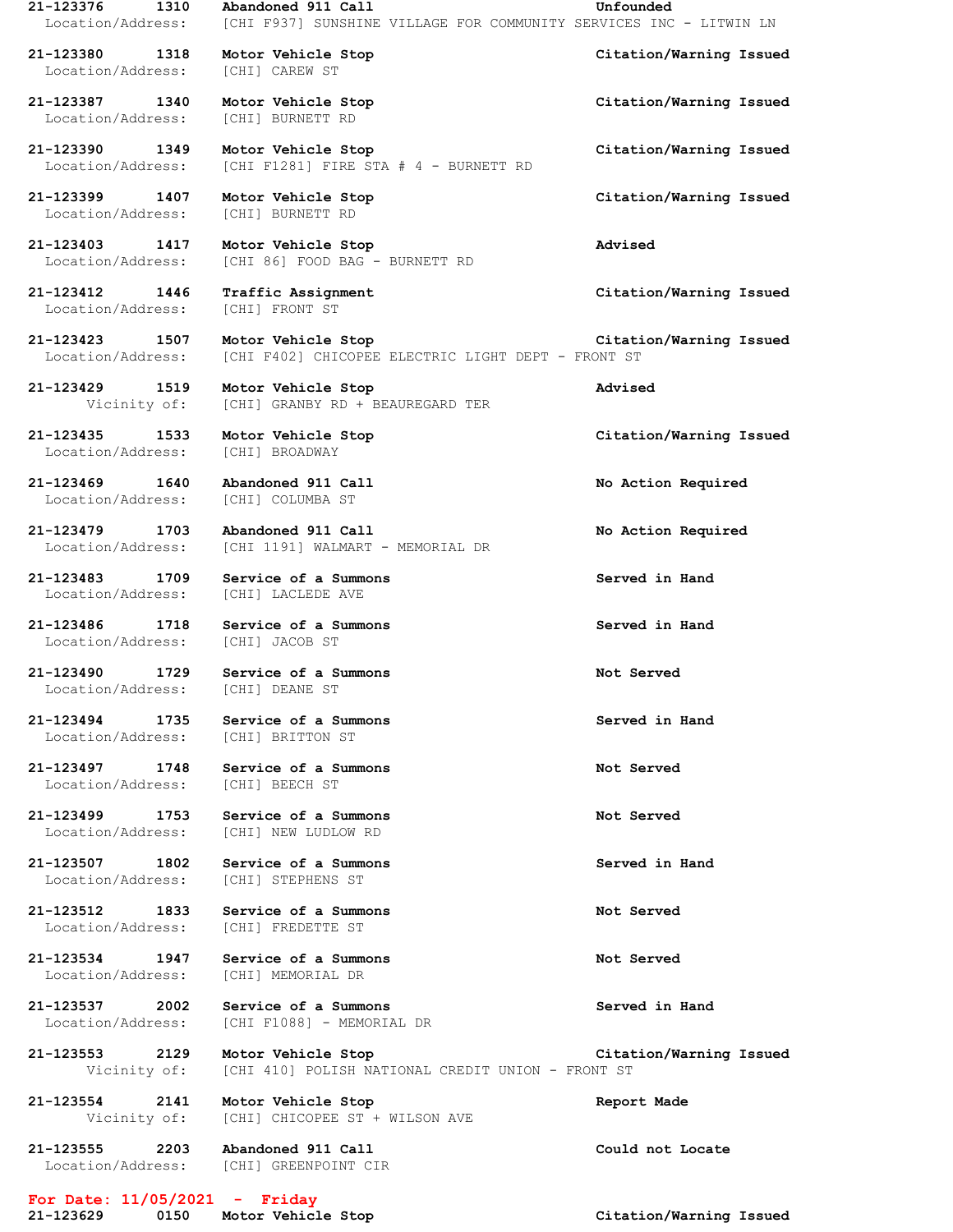Location/Address: [CHI] GRATTAN ST + TRILBY AVE

**21-123637 0207 Motor Vehicle Stop Advised** Vicinity of: [CHI F1440] BUFFALO WILD WINGS - MEMORIAL DR

**21-123640 0224 Motor Vehicle Stop Citation/Warning Issued** Location/Address: [CHI] CHICOPEE ST + SITARZ AVE

**21-123649 0242 Motor Vehicle Stop Advised** Location/Address: [CHI 1839] MCDONALDS - MEMORIAL DR

**21-123670 0541 Motor Vehicle Stop Citation/Warning Issued** Location/Address: [CHI] AM VETS - MONTGOMERY ST

**21-123672 0548 Motor Vehicle Stop Civil Complaint** Location/Address: [CHI 574] PRIDE - MONTGOMERY ST

**21-123678 0631 Motor Vehicle Stop Advised** Location/Address: [CHI] MEADOW ST + CLARENDON AVE

**21-123679 0633 Investigation/Follow Up Advised** Location/Address: [CHI] BELL ST

**21-123682 0658 Service of a Summons Not Served** Location/Address: [CHI] SESAME DR

**21-123684 0701 Motor Vehicle Stop No Action Required** Location/Address: [CHI] PENDLETON AVE + OAKRIDGE ST

**21-123687 0709 Service of a Summons Served in Hand** Location/Address: [CHI] LOOMIS CT

Location/Address: [CHI 836] LAMBERT - LAVOIE SCHOOL K-5 - KENDALL ST

**21-123726 0855 Warrant Service Not Served** Location/Address: [CHI] DALE ST

**21-123732 0920 Warrant Service Not Served** Location/Address: [CHI] ALVORD AVE

**21-123771 1121 Traffic Assignment No Action Required**

**21-123796 1216 Warrant Service Report Made**

**21-123737 0937 Abandoned 911 Call Appears Secure After Check** Location/Address: [CHI 1065] CHICOPEE HIGH SCHOOL - FRONT ST

Location/Address: [CHI] GRANBY RD

Location/Address: [CHI] POLASKI AVE

**21-123803 1234 Service of a Summons Not Served** Location/Address: [CHI] ANGELA DR

**21-123838 1416 Abandoned 911 Call No Action Required** Location/Address: [CHI] FRONT ST + WHEATLAND AVE

**21-123898 1653 Abandoned 911 Call No Action Required** Location/Address: [CHI 70] UFP Technologies - BURNETT RD

**21-123907 1731 Abandoned 911 Call Arrest Made** Vicinity of: [CHI F208] CAVALIER RESTAURANT, ALCOA CATERING - CHICOPEE ST

**21-123933 1924 Motor Vehicle Stop Advised** Vicinity of: [CHI 1166] AUTO FUEL WASH CENTER - MEADOW ST

**21-123945 2011 Warrant Service Arrest Made** Location/Address: [CHI] MEMORIAL DR

**21-123948 2016 Warrant Service Could not Locate** Vicinity of: [CHI] MILLER ST

**21-123689 0714 Traffic Assignment No Action Required**

Location/Address: [CHI 839] STEFANIK SCHOOL, GENERAL. JOHN J. K-5 - MEADOW ST

**21-123715 0820 Traffic Assignment Appears Secure After Check**

Location/Address: [CHI F61] ST JOAN/ ST GEORGE SCHOOL - GRATTAN ST + PERCY ST

**21-123716 0832 Traffic Assignment Complaint Taken Care Of**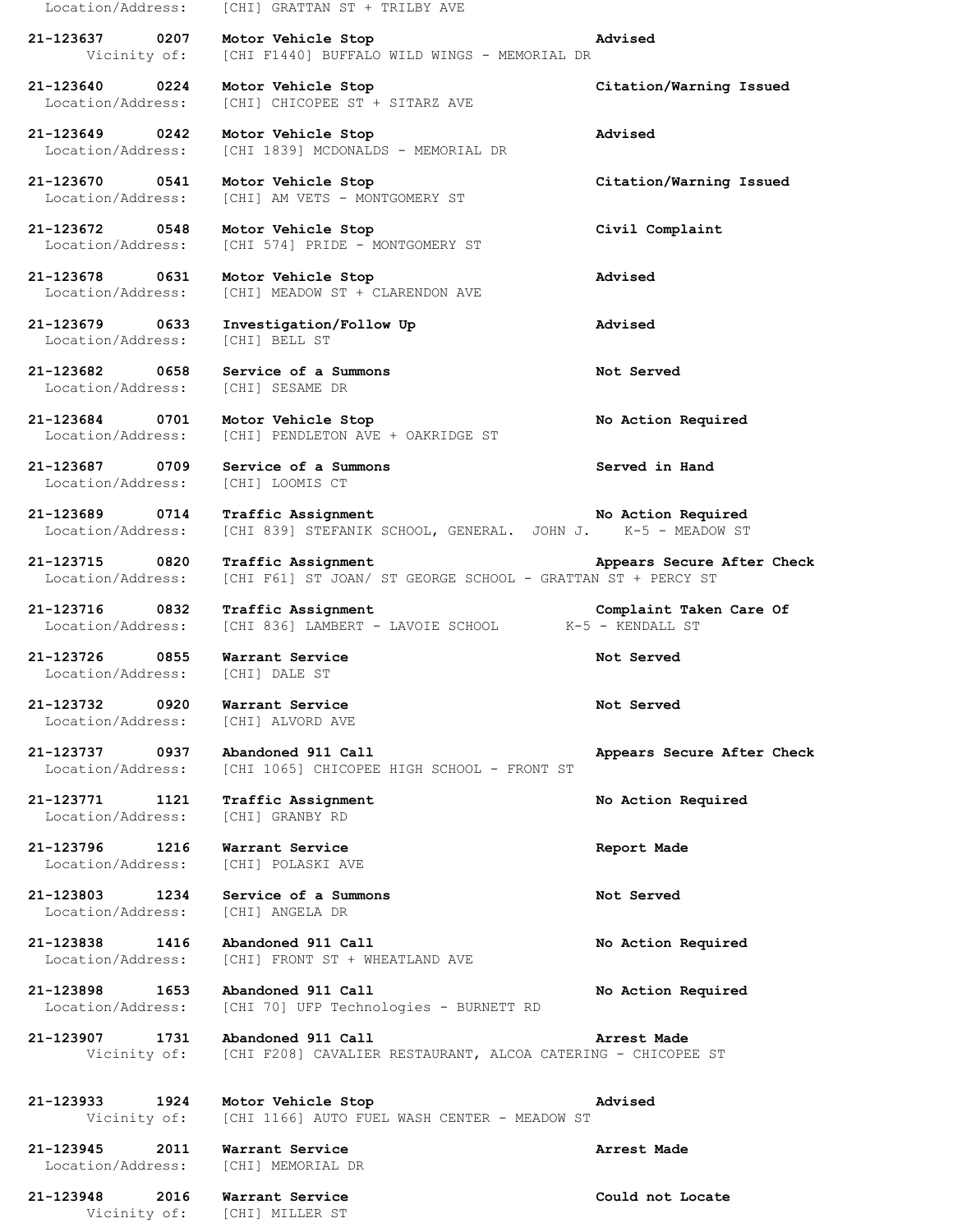| 21-123951 2023<br>Vicinity of:         | Motor Vehicle Stop<br>[CHI F170] VOC EARLY EDUCATION & CARE - MONTGOMERY ST   | Advised                    |
|----------------------------------------|-------------------------------------------------------------------------------|----------------------------|
| 21-123973 2150<br>Vicinity of:         | Motor Vehicle Stop<br>[CHI] GROVE ST                                          | Criminal Complaint Request |
| 21-123985 2231<br>Location/Address:    | Transport Service<br>[LUD 1] HAMPDEN COUNTY JAIL - RANDALL RD                 | Transport Complete         |
| For Date: $11/06/2021$ - Saturday      |                                                                               |                            |
| 21-124023 0034<br>Location/Address:    | Traffic Assignment<br>[CHI 1308] IDEAL KITCHEN HOME IMPROVEMENTS - GRATTAN ST | No Action Required         |
| 21-124031 0043<br>Vicinity of:         | Motor Vehicle Stop<br>[CHI 252] DUNKIN DONUTS - MEADOW ST                     | Citation/Warning Issued    |
| 21-124034 0048<br>Location/Address:    | Motor Vehicle Stop<br>[CHI] GRATTAN ST                                        | Citation/Warning Issued    |
| 21-124037 0049<br>Vicinity of:         | Motor Vehicle Stop<br>[CHI] SPRINGFIELD ST                                    | Citation/Warning Issued    |
| 21-124051 0115<br>Vicinity of:         | Motor Vehicle Stop<br>[CHI] J&P LAWN MOWER - MEADOW ST                        | Advised                    |
| 21-124054 0119<br>Vicinity of:         | Motor Vehicle Stop<br>[CHI] SCHOOL ST + MILLER ST                             | Citation/Warning Issued    |
| 21-124060 0127<br>Vicinity of:         | Motor Vehicle Stop<br>[CHI] MEADOW ST + ELCON DR                              | Citation/Warning Issued    |
| 21-124069 0137<br>Vicinity of:         | Motor Vehicle Stop<br>[CHI] SOUTH ST + SCHOOL ST                              | Citation/Warning Issued    |
| 21-124103 0245<br>Vicinity of:         | Motor Vehicle Stop<br>[CHI] NEWBURY ST + MELLEN ST                            | No Action Required         |
| 21-124104 0250<br>Location/Address:    | Motor Vehicle Stop<br>[CHI] ST JAMES AVE + CORTLAND ST                        | Citation/Warning Issued    |
| 21-124122 0444                         | Motor Vehicle Stop<br>Vicinity of: [CHI] GRANBY RD + LAWRENCE RD              | Advised                    |
| 0528<br>21-124126<br>Vicinity of:      | Motor Vehicle Stop<br>[CHI] SHERIDAN ST                                       | Advised                    |
| 0540<br>21-124130<br>Vicinity of:      | Motor Vehicle Stop<br>[CHI] SHERIDAN ST + PADGETTE ST                         | Advised                    |
| 21-124209<br>1011<br>Location/Address: | Service of a Summons<br>[CHI] WASHINGTON ST                                   | Served in Hand             |
| 21-124226<br>1135<br>Location/Address: | Transport Service<br>[SPR F1] BAYSTATE MEDICAL CENTER - CHESTNUT ST           | Transport Complete         |
| 21-124267<br>1352<br>Location/Address: | Transport Service<br>[LUD 1] HAMPDEN COUNTY JAIL - RANDALL RD                 | Transport Complete         |
| 21-124317<br>1626<br>Location/Address: | Abandoned 911 Call<br>[CHI] MASSACHUSETTS AVE                                 | Complaint Taken Care Of    |
| 21-124349<br>1748<br>Location/Address: | Motor Vehicle Stop<br>[CHI 728] MCDONALDS - MEMORIAL DR                       | Advised                    |
| 21-124409<br>2220<br>Location/Address: | Transport Service<br>[LUD 1] HAMPDEN COUNTY JAIL - RANDALL RD                 | Transport Complete         |
| 21-124414<br>2252<br>Location/Address: | Abandoned 911 Call<br>[CHI] TRILBY AVE                                        | No Action Required         |
| For Date: $11/07/2021$ - Sunday        |                                                                               |                            |

**21-124498 0101 Traffic Assignment No Action Required** Location/Address: [CHI 1308] IDEAL KITCHEN HOME IMPROVEMENTS - GRATTAN ST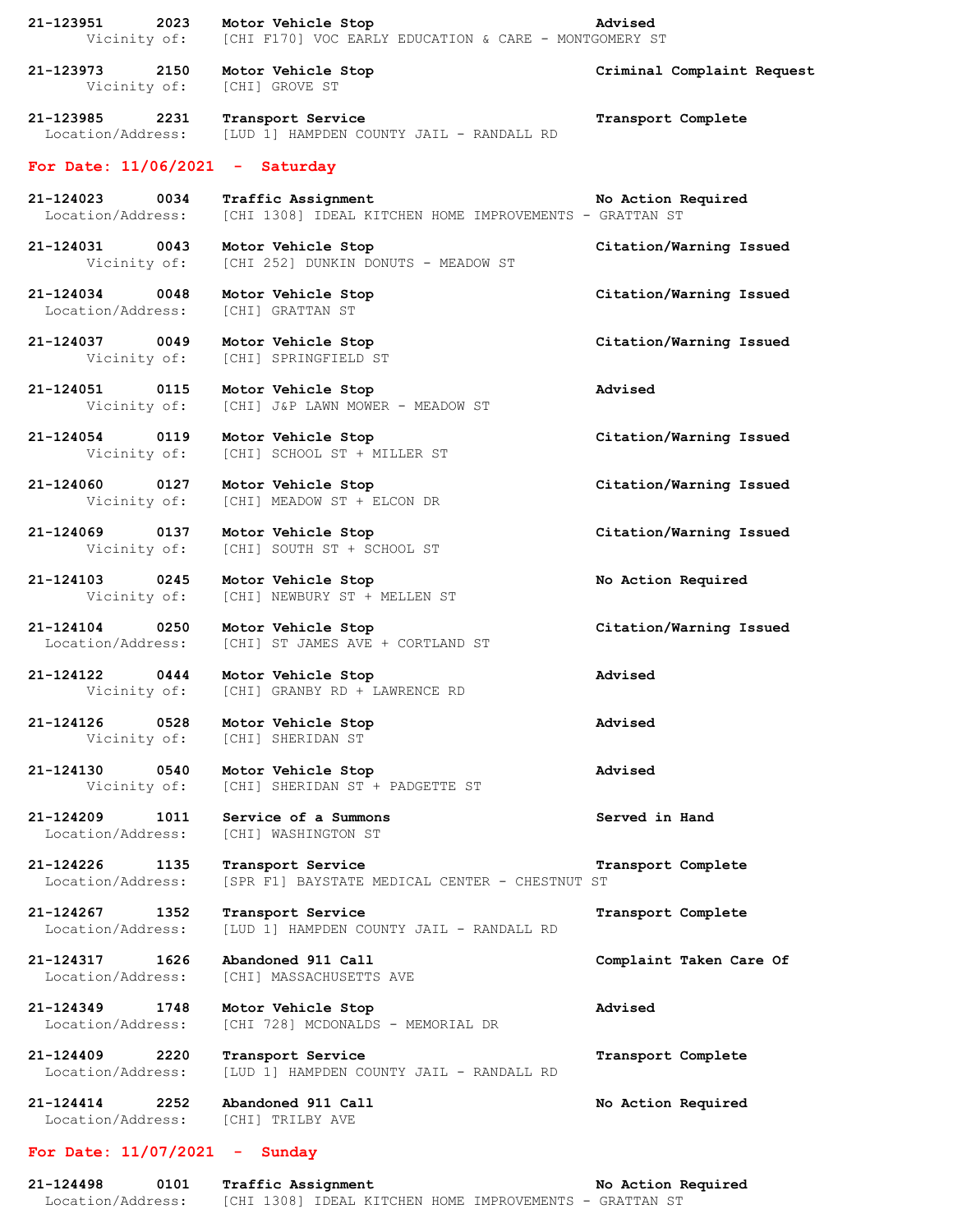**21-124543 0613 Traffic Assignment Assist Given** Location/Address: [CHI] SHERIDAN ST

Location/Address: [CHI] - DWIGHT ST

**21-124569 0824 Motor Vehicle Stop Advised** Location/Address: [CHI] MONTGOMERY ST

**21-124573 0828 Service of a Summons Served in Hand** Location/Address: [CHI] DALEY ST

**21-124579 0846 Abandoned 911 Call Unfounded**

**21-124594 0954 Motor Vehicle Stop Citation/Warning Issued**

Location/Address: [CHI] ALVORD AVE

Location/Address: [CHI] HARVARD ST

Location/Address: [CHI] BURNETT RD

Location/Address: [CHI] LINDEN ST

**21-124652 1327 Service of a Summons Served in Hand** Location/Address: [CHI] PARK ST

Location/Address: [CHI] CAREW ST

Location/Address: [CHI] CAREW ST

**21-124688 1617 Abandoned/Found Property Report Made**

**21-124486 0144 Motor Vehicle Stop Citation/Warning Issued** Location/Address: [CHI 1394] WALGREENS DRUGS STORE - GRANBY RD

Location/Address: [CHI] ST JAMES AVE

**21-124570 0822 Service of a Summons Served in Hand**

Location/Address: [CHI] SPRINGFIELD ST

Location/Address: [CHI] SHERIDAN ST

Location/Address: [CHI] SHERIDAN ST

**21-124599 1020 Traffic Assignment Assist Given** Location/Address: [CHI 1191] WALMART - MEMORIAL DR

**21-124617 1151 Motor Vehicle Stop Citation/Warning Issued** Location/Address: [CHI 82] COUNTRY TRADING POST - BURNETT RD

**21-124624 1215 Motor Vehicle Stop Citation/Warning Issued** Location/Address: [CHI 82] COUNTRY TRADING POST - BURNETT RD

**21-124627 1225 Motor Vehicle Stop Citation/Warning Issued** Location/Address: [CHI 86] FOOD BAG - BURNETT RD

**21-124629 1229 Motor Vehicle Stop Citation/Warning Issued** Location/Address: [CHI 86] FOOD BAG - BURNETT RD

**21-124630 1229 Service of a Summons Not Served**

**21-124633 1234 Service of a Summons Not Served**

**21-124635 1238 Service of a Summons Not Served** Location/Address: [CHI] MUZZY ST

**21-124638 1242 Service of a Summons Served in Hand**

Location/Address: [CHI] BURNETT RD

**21-124643 1308 Motor Vehicle Stop Citation/Warning Issued** Location/Address: [CHI 86] FOOD BAG - BURNETT RD

**21-124653 1348 Abandoned 911 Call No Action Required** Location/Address: [CHI 644] STOP & SHOP SUPERMARKET - MEMORIAL DR

Vicinity of: [CHI] CHURCH ST + BROADWAY

**21-124561 0811 Motor Vehicle Stop Citation/Warning Issued**

**21-124590 0940 Motor Vehicle Stop Citation/Warning Issued**

**21-124636 1241 Motor Vehicle Stop Citation/Warning Issued**

**21-124639 1300 Motor Vehicle Stop Citation/Warning Issued**

**21-124660 1423 Traffic Assignment Citation/Warning Issued**

**21-124665 1435 Motor Vehicle Stop Criminal Complaint Request**